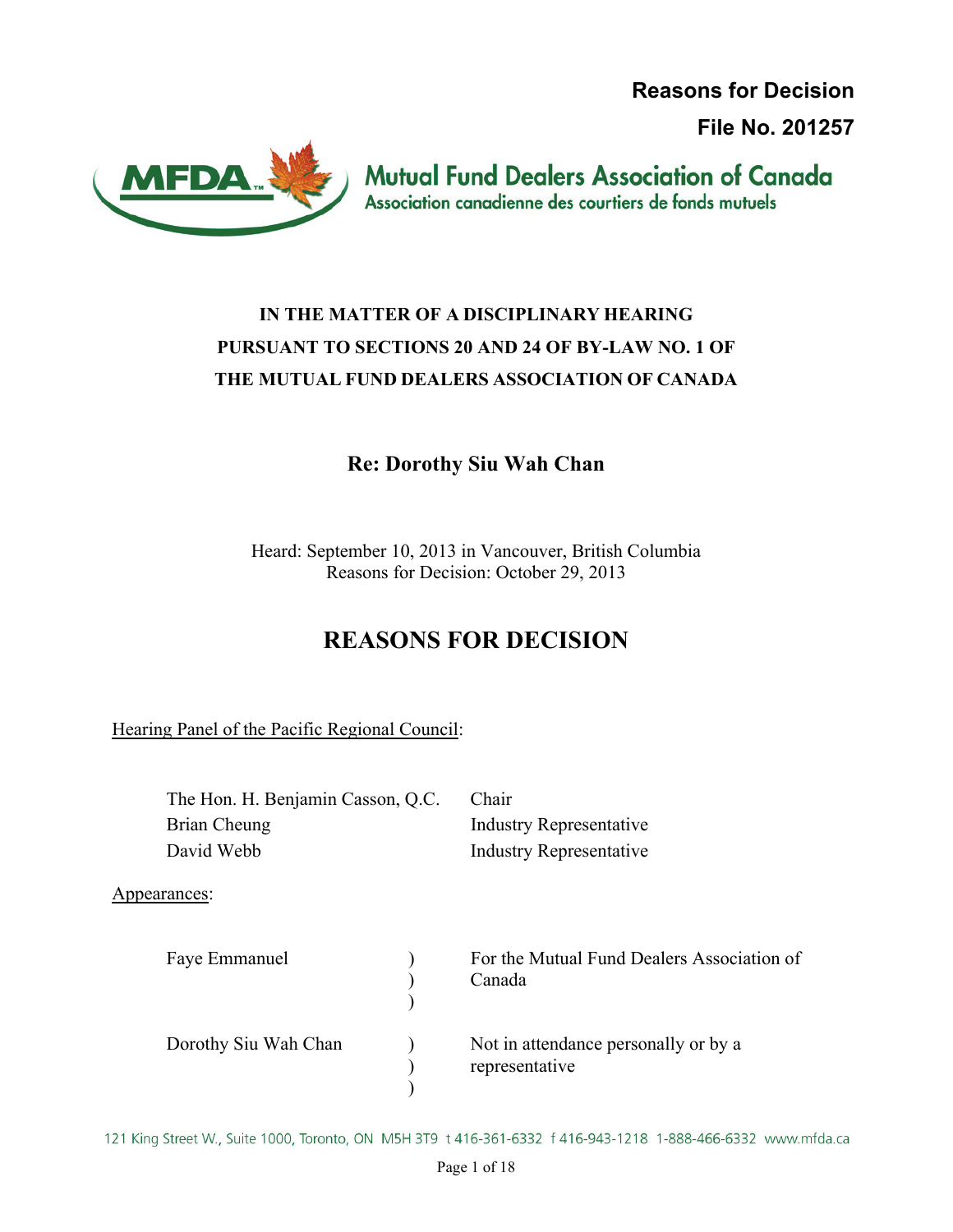# **TABLE OF CONTENTS**

| C. FAILURE OF THE RESPONDENT TO ATTEND THE HEARING 3 |  |
|------------------------------------------------------|--|
|                                                      |  |
|                                                      |  |
|                                                      |  |
|                                                      |  |

# **A. LIST OF EXHIBITS**

| <b>EXHIBIT NO.</b> | <b>DESCRIPTION</b>                                                                                    |
|--------------------|-------------------------------------------------------------------------------------------------------|
| #1                 | Notice of Hearing dated April 16, 2013                                                                |
| #2                 | Affidavit of Service sworn April 26, 2013                                                             |
| #3                 | Order dated June 4, 2013 (date for First Appearance) confirming hearing<br>date of September 10, 2013 |
| #4                 | Agreed Statement of Facts dated May 31, 2013                                                          |
| #5                 | Email from Respondent to Enforcement Counsel dated September 4,<br>2013 at 9:11 p.m.                  |
| #6                 | Email from Respondent to Enforcement Counsel dated September 4,<br>2013 at 8:57 p.m.                  |

### **B. REVIEW OF PROCEEDINGS**

1. By Notice of Hearing dated April 16, 2013, the Mutual Fund Dealers Association of Canada (the "MFDA") commenced a disciplinary proceeding against Dorothy Siu Wah Chan (the "Respondent") pursuant to ss. 20 and 24 of MFDA By-law No. 1 (Exhibit #1).

2. The Notice of Hearing was served on the Respondent in compliance with Rule 4 of the MFDA's Rules of Procedure and the Affidavit of Service is marked as Exhibit #2.

3. The Notice of Hearing set out the following allegation: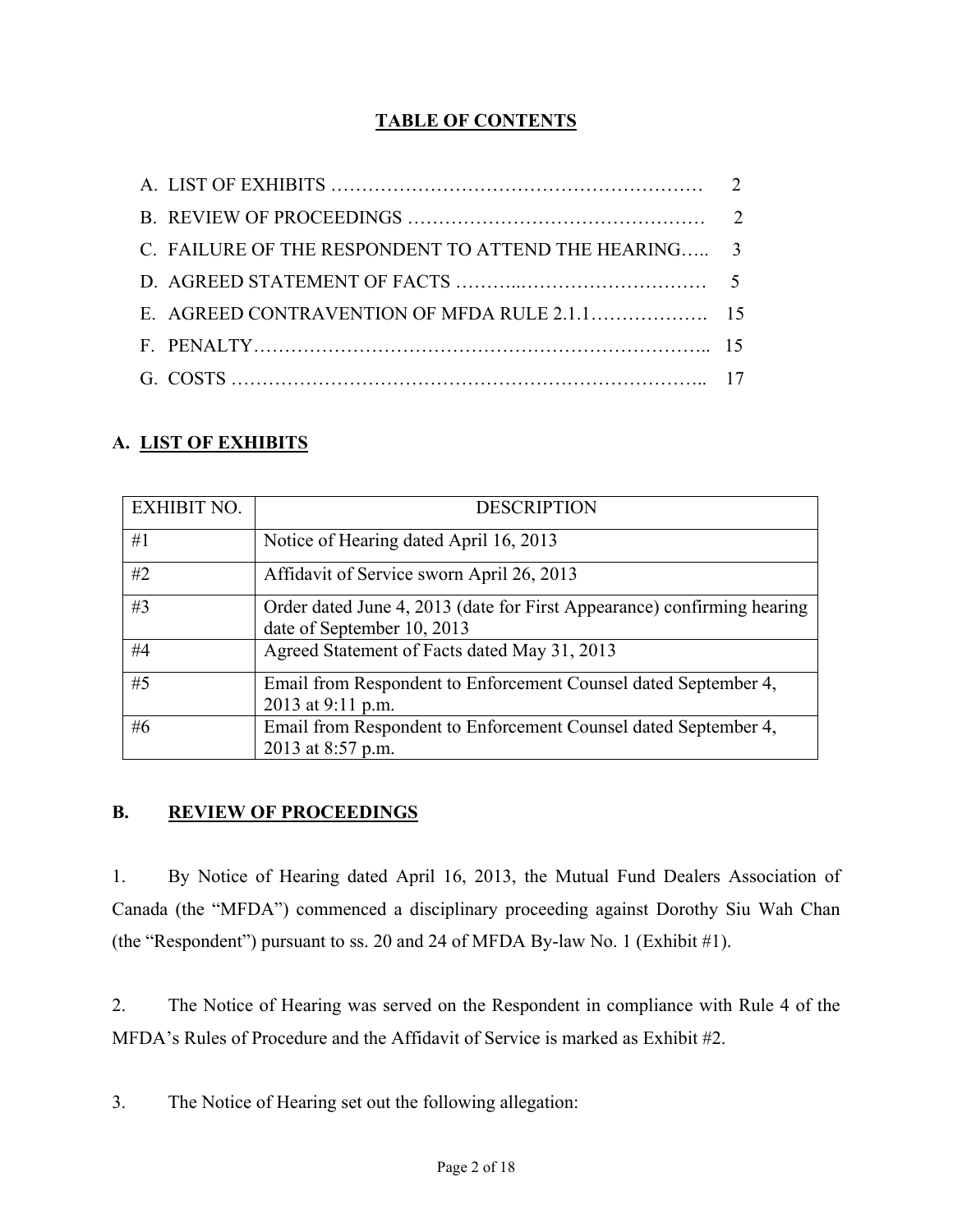<span id="page-2-0"></span>**Allegation #1**: Between January 2004 and May 2009, the Respondent misappropriated approximately \$754,340 (CAD) and \$94,200 (USD) from at least 18 individuals, three of whom were clients of the Member, thereby failing to deal fairly, honestly and in good faith with the clients and engaging in conduct unbecoming an Approved Person, contrary to MFDA Rule 2.1.1.

4. A First Appearance was held by teleconference on June 4, 2013. Both parties were present, i.e. the MFDA being represented by Faye Emmanuel ("Enforcement Counsel") and the Respondent appeared on her own behalf.

5. No preliminary issues were raised at the First Appearance and no objections to marking the Notice of Hearing and the Affidavit of Service as Exhibits #1 and #2, respectively, were raised.

6. The parties agreed to hold a disciplinary Hearing on the Merits, in Vancouver, on September 10, 2013.

7. The Disciplinary Hearing commenced as scheduled on September 10, 2013, however, the Respondent did not appear.

# **C. FAILURE OF THE RESPONDENT TO ATTEND THE HEARING**

8. Enforcement Counsel requested that the Panel exercise its discretion, pursuant to section 7.3 of the MFDA Rules of Procedure, and proceed with the Disciplinary Hearing in the absence of the Respondent.

9. That request was based on the following facts:

- The Respondent agreed to the hearing date of September 10, 2013 at the First Appearance on June 4, 3013.
- On May 31, 2013, the Respondent signed an Agreed Statement of Facts in which she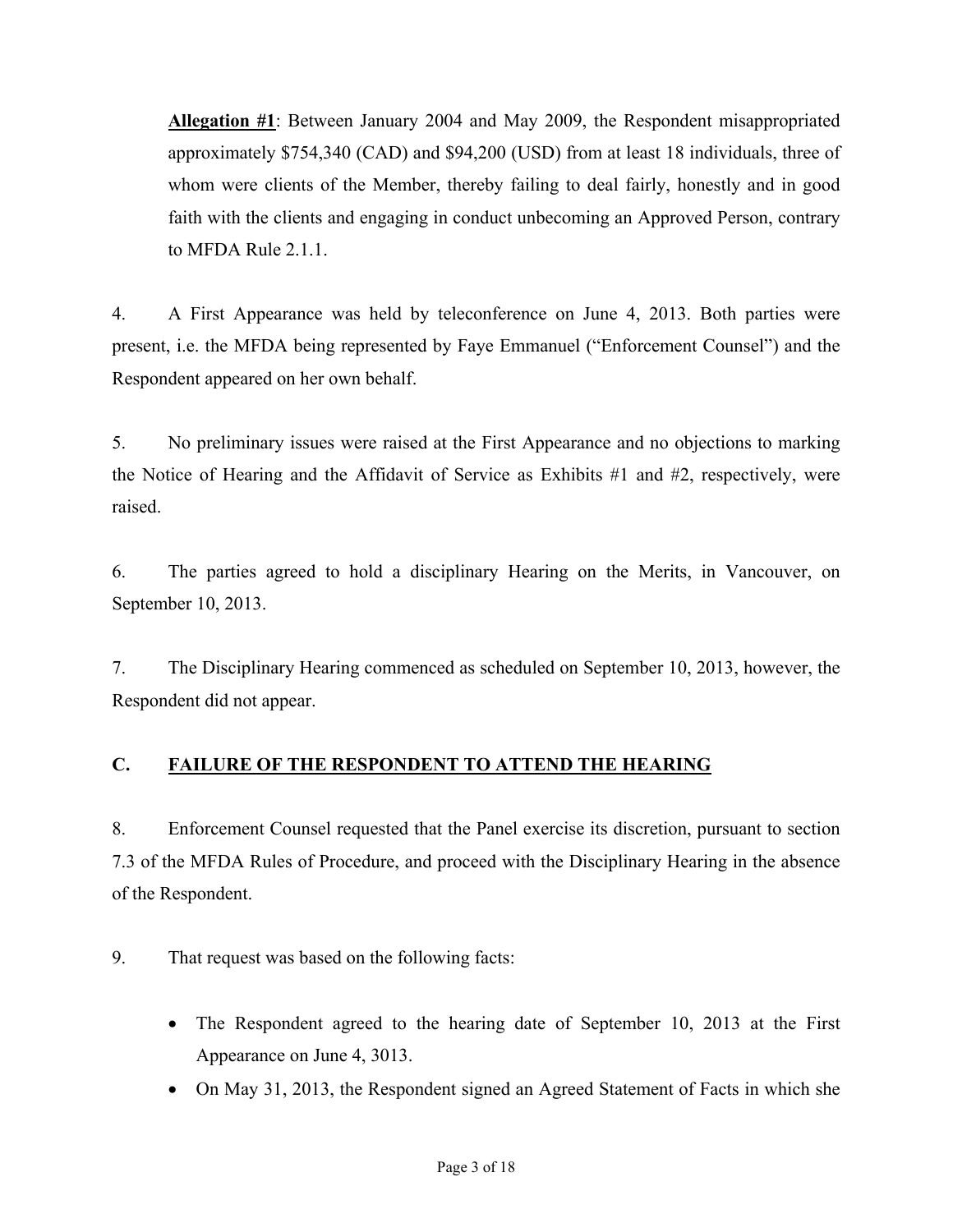admitted that between January 2004 and May 2009 she misappropriated approximately \$754,340 (CAD) and \$94,200 (USD) from at least 18 individuals, three of whom were clients of the Member, thereby failing to deal fairly, honestly and in good faith with the clients and engaging in conduct unbecoming an Approved Person, contrary to MFDA Rule 2.1.1.

- On August 28, 2013, Enforcement Counsel contacted the Respondent by email and requested the Respondent's address in order to send her copies of the materials which were distributed to the Panel Members, i.e. the Agreed Statement of Facts, the Submissions of Staff of the MFDA, and the Book of Authorities.
- On September 4, 2013 at 3:01 p.m., Enforcement Counsel sent the following email to the Respondent:

Hi Dorothy,

I've attached the written submissions and cases I am presenting to the Panel. Although you have signed an Agreed Statement of Facts, the Panel still has the authority to impose any penalty they find appropriate.

At the hearing, I will ask for it to proceed in your absence.

If this is permitted, I will discuss the Agreed Statement of Facts and make submissions about why the penalty in the Agreed Statement of Facts is appropriate given the circumstances of your matter. To do this, I will provide written submissions for the Panel's reference, and I will refer to cases that set out principles that I think the Panel should follow and other cases where the penalties are close to the amounts misappropriated.

You can find most of the cases on the MFDA website. For those that you can't, I've attached them to this email.

Dorothy, do you have a return date to Canada?

 On September 4, 2013, at 8:57 p.m., Enforcement Counsel received the following email (Exhibit #6) from the Respondent:

Hi Faye,

I have reviewed the materials you sent to me and thank you for your work. I also understand that the Hearing panel has final right to accept the ASF.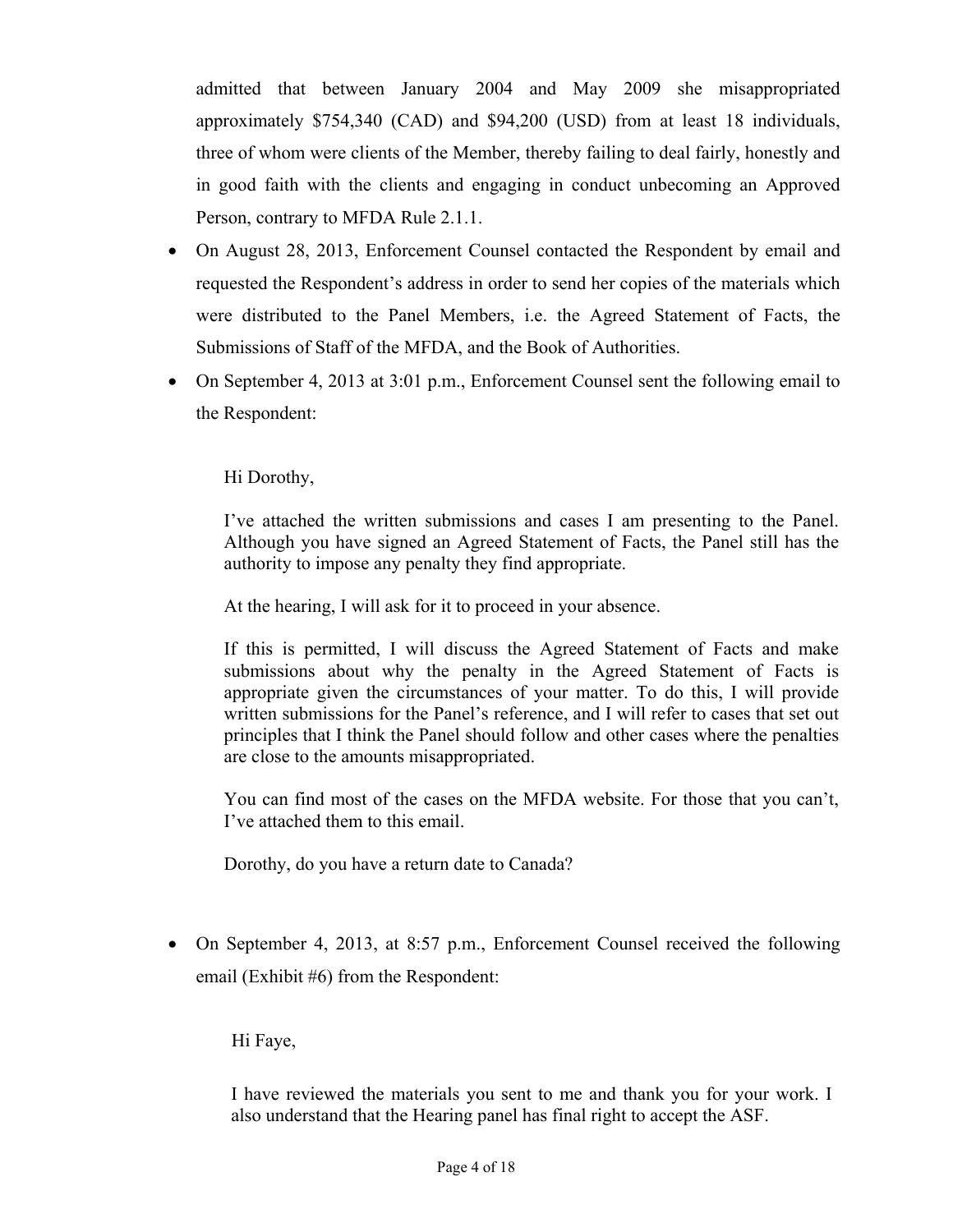<span id="page-4-0"></span>I will attached the admission note for my mom in a separate email with translation.

Re the date of returning to Vancouver, honestly I don't have any schedule at this moment. The reason is after June's announcement of my case, that created a lot of sound in my circle and it really disturbed me and my family. Will forsee that after the September hearing, the problem will getting bigger.

I hope you can understand it.

Best regards, Dorothy

Sent from my iPad

ON 2013-09-04, at 3:01 PM, Faye Emmanuel  $Fermmanuel@mfda.ca$  wrote:...

 On September 4, 2013, at 9:;11 p.m., Enforcement Counsel received the following email (Exhibit #5) from the Respondent:

Hi Faye,

Below please find the admission note re my mom's check up. Since she needs intensive personal care during and after the check up procedure, and I am the only daughter who can take care of her, I am sorry to inform you that I cannot attend the upcoming hearing held on 10 September.

I herewith, agree the Hearing to be proceed with my absence.

Thank you for your assistance.

Dorothy Chan

10. The Panel accepted Enforcement Counsel's submissions and exercised its discretion in allowing the Hearing to proceed in the absence of the Respondent.

### **D. AGREED STATEMENT OF FACTS**

11. An Agreed Statement of Facts, signed on May 31, 2013, by the Respondent and Shaun Devlin, Senior Vice-President, Member Regulation – Enforcement on behalf of Staff of the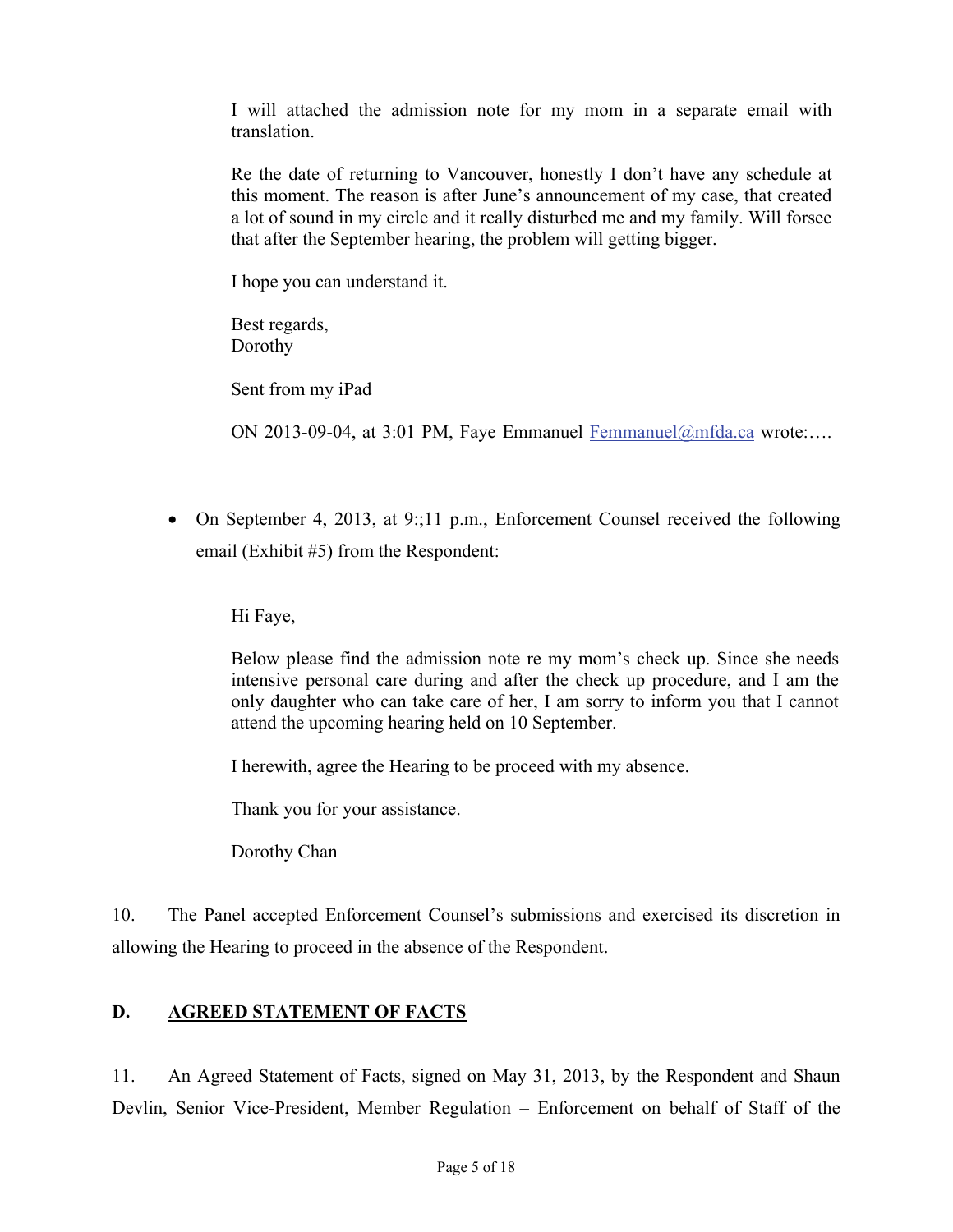MFDA, was marked as Exhibit #4.

12. Exhibit #4 is a lengthy document but the Panel finds it necessary, in the circumstances of this proceeding, to record the complete document in these Reasons for Decision:

### **I. INTRODUCTION**

1. By Notice of Hearing dated April 16, 2013, the Mutual Fund Dealers Association of Canada (the "MFDA") commenced a disciplinary proceeding against Dorothy Siu Wah Chan (the "Respondent") pursuant to s.20 and 24 of the MFDA By-law No. 1.

2. The Notice of Hearing sets out the following allegations: Allegation #1: Between January 2004 and May 2009, the Respondent misappropriated approximately \$754,340 (CAD) and \$94,200 (USD) from at least eighteen individuals, three of whom were clients of the Member, thereby failing to deal fairly, honestly and in good faith with the clients and engaging in conduct unbecoming an Approved Person, contrary to MFDA Rule 2.1.1.

### **II. IN PUBLIC/IN CAMERA**

3. The Respondent and Staff of the MFDA ("Staff") agree that this matter should be heard in public pursuant to Rule 1.8 of the MFDA Rules of Procedure.

### **III. ADMISSIONS**

4. This Agreed Statement of Facts addresses the allegations set out by Staff in the Notice of Hearing and provides full and final settlement of those allegations, thereby dispensing with proof thereof.

5. Staff has given the Respondent an opportunity to voluntarily disclose any further instances of misconduct she may have engaged in relating to the facts set out in Part IV herein or otherwise. The Respondent confirms that the facts set out in Part IV herein constitute the entirety of her misconduct and that no other such misconduct exists.

6. If Staff later discovers the Respondent engaged in further or other misconduct not previously disclosed to Staff, or if any of the Respondent's admissions within this Agreed Statement of Facts are discovered to be untrue, Staff reserves the right to investigate and/or initiate proceedings against the Respondent and seek additional penalties.

7. The Respondent has reviewed this Agreed Statement of Facts and admits the facts set out in Part IV herein. The Respondent admits that the facts in Part IV constitute misconduct for which the Respondent may be panelized on the exercise of the discretion of a Hearing Panel pursuant to s. 24.1 of MFDA By-law No. 1.

8. Subject to the determination of the Hearing Panel, Staff submits, and the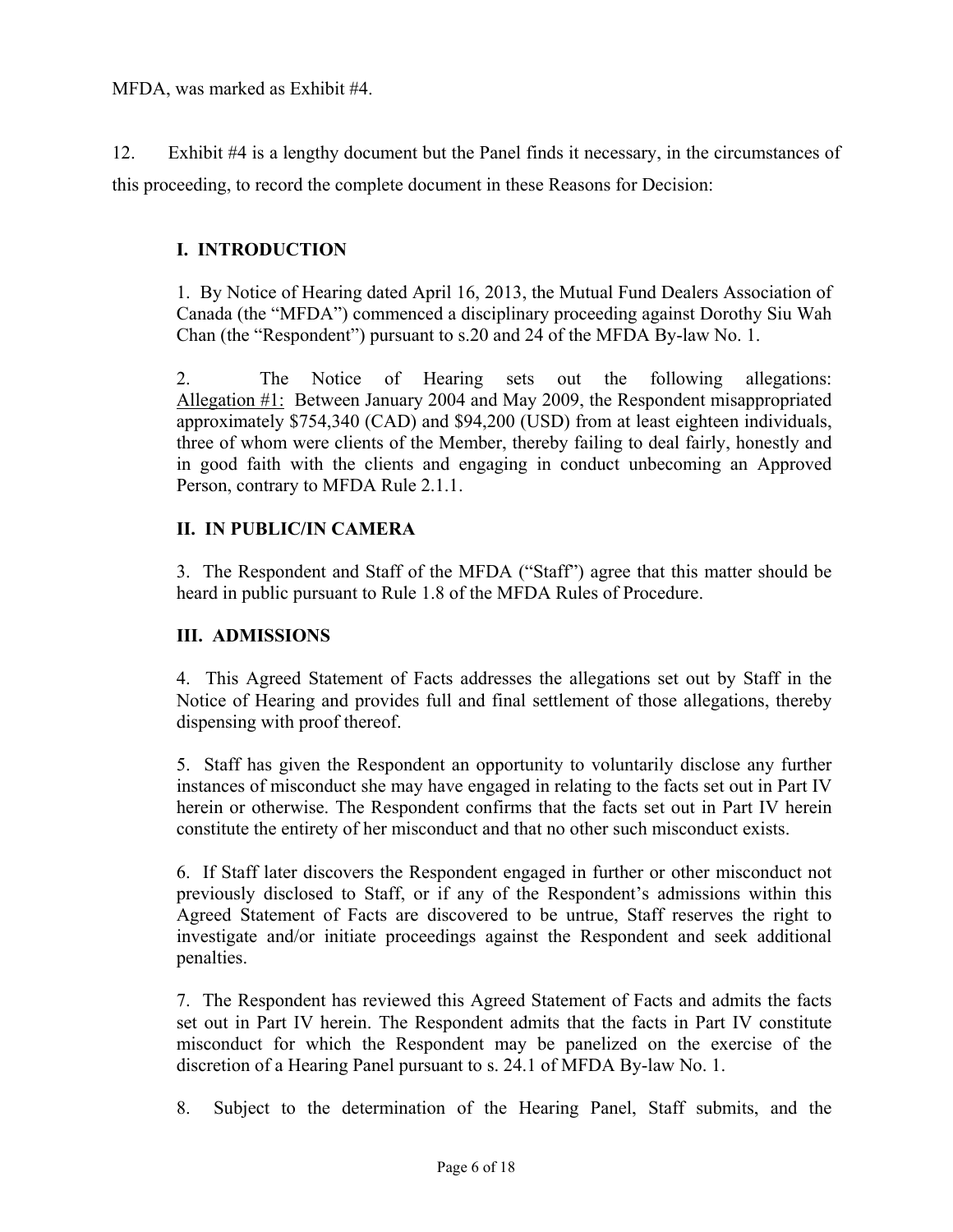Respondent does not oppose, that the appropriate penalty to impose on the Respondent is:

- $\bullet$  A fine in the amount of \$650,000 pursuant to s. 24.1.1 of MFDA By-law No. 1; and
- A permanent prohibition from conducting securities related business while in the employ of, or associated with, any MFDA member, pursuant to s. 24.1.1 of MFDA By-law No. 1.

9. Staff also seeks a \$5,000.00 costs award against the Respondent, which the Respondent does not oppose.

10. The Respondent claims to be impecunious and unable to pay any amount towards either a fine or costs. As set out in greater detail below, the Respondent has directly or indirectly repaid approximately \$211,000 of the monies she misappropriated.

# **IV. AGREED FACTS**

11. Staff and the Respondent agree that submissions made with respect to the appropriate penalty are based only on the agreed facts in Part IV and no other facts or documents. In the event of the Hearing Panel advises one or both of Staff and the Respondent of any additional facts it considers necessary to determine the issues before it, Staff and the Respondent agree that such additional facts shall be provided to the Hearing Panel only with the consent of both Staff and the Respondent. If the Respondent is not present at the hearing, Staff may disclose additional relevant facts, at the request of the Hearing Panel.

12. Nothing in this Part IV is intended to restrict the Respondent from making full answer and defence to any civil or other proceedings against her.

### **Registration History**

13. From January 26, 2004 to May 7, 2009, the Respondent was registered in British Columbia as a mutual fund salesperson with Sun Life Financial Investment Services (Canada) Inc. (the "Member"), a Member of the MFDA. The Respondent operated from a branch located in Burnaby, British Columbia.

14. On May 7, 2009, the Member terminated the Respondent as a result of the events described herein.

15. From June 11, 2003 to July 14, 2009, the Respondent was also licensed in British Columbia as a insurance agent with Sun Life Financial Distributors (Canada) Inc. As an insurance agent, the Respondent had the ability to see insurance products and Guaranteed Investment Certificates ("GIC's") offered by other Sun Life entities ("Sun  $Life$ ").

16. On July 14, 2009, the Respondent ceased to be licensed with the Insurance Council of British Columbia.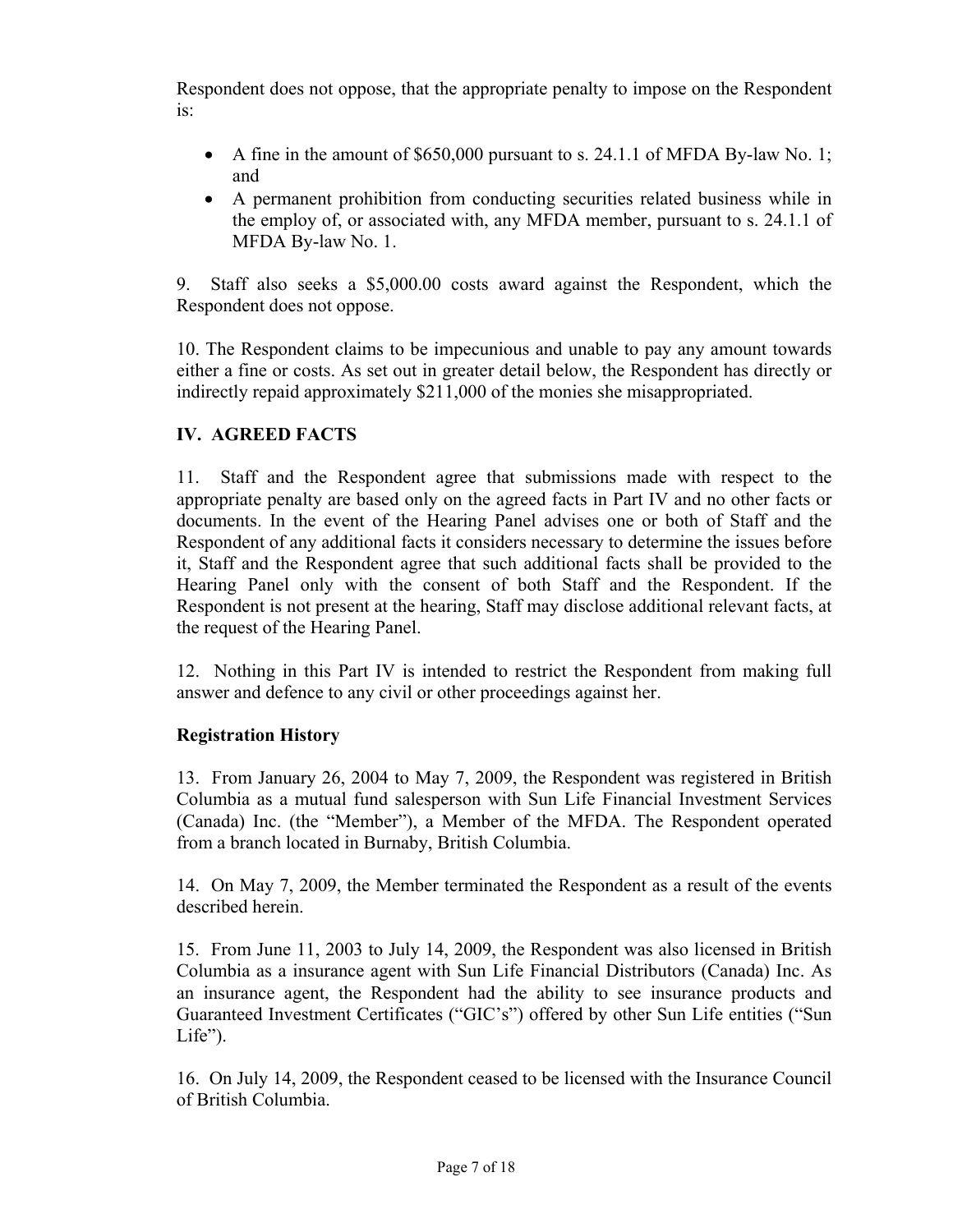17. The Respondent is not currently registered in the securities industry or licensed in the insurance industry in any capacity.

18. The Respondent has not previously been the subject of disciplinary proceedings.

### **Facts**

### Allegation #1 – Misappropriation

### Background

19. At all times, the Member allowed its Approved Persons, including the Respondent, to sell GIC's outside the accounts and facilities of the Member, as permitted under MFDA Rule  $1.1(a)(i)$ .

20. During the course of the investigations conducted by the Member and by Staff of the MFDA ("Staff"), the Respondent admitted that she misappropriated monies from at least eighteen individuals.

21. Three of the eighteen individuals from whom the Respondent misappropriated monies were clients of the Member. The remaining fifteen individuals did not have an account with the Member but were serviced by the Respondent in her capacity as an insurance agent ("insurance-only clients").

### RF and JPZF

22. RF and JPZA are husband and wife. RF was an insurance-only client and JPZF was a client of the Member as well as an insurance client.

23. Between September 2007 and March 2009, RF gave the Respondent cheques totaling \$115,000 for the purposes of purchasing mutual funds and GIC's for JPZF.

24. The Respondent did not make the mutual fund or GIC purchases as instructed by RF or JPZF and instead misappropriated the monies. The Respondent used \$15,000 of the monies to purchase a GIC in another client's name which the Respondent subsequently redeemed and directed the proceeds to herself; deposited \$50,000 of the monies into an insurance policy in her husband, CC's, name; and states she is unable to account for the remaining portion of the monies (\$50,000.00).

### CCL and VNL

25. CCL and VNL are husband and wife. CCL and VNL were clients of the Member as well as insurance clients.

26. In or about January 2009, CCL gave the Respondent a cheque for the purpose of purchasing a \$20,000 GIC for CCL and VNL. CCL left the payee line on the cheque blank.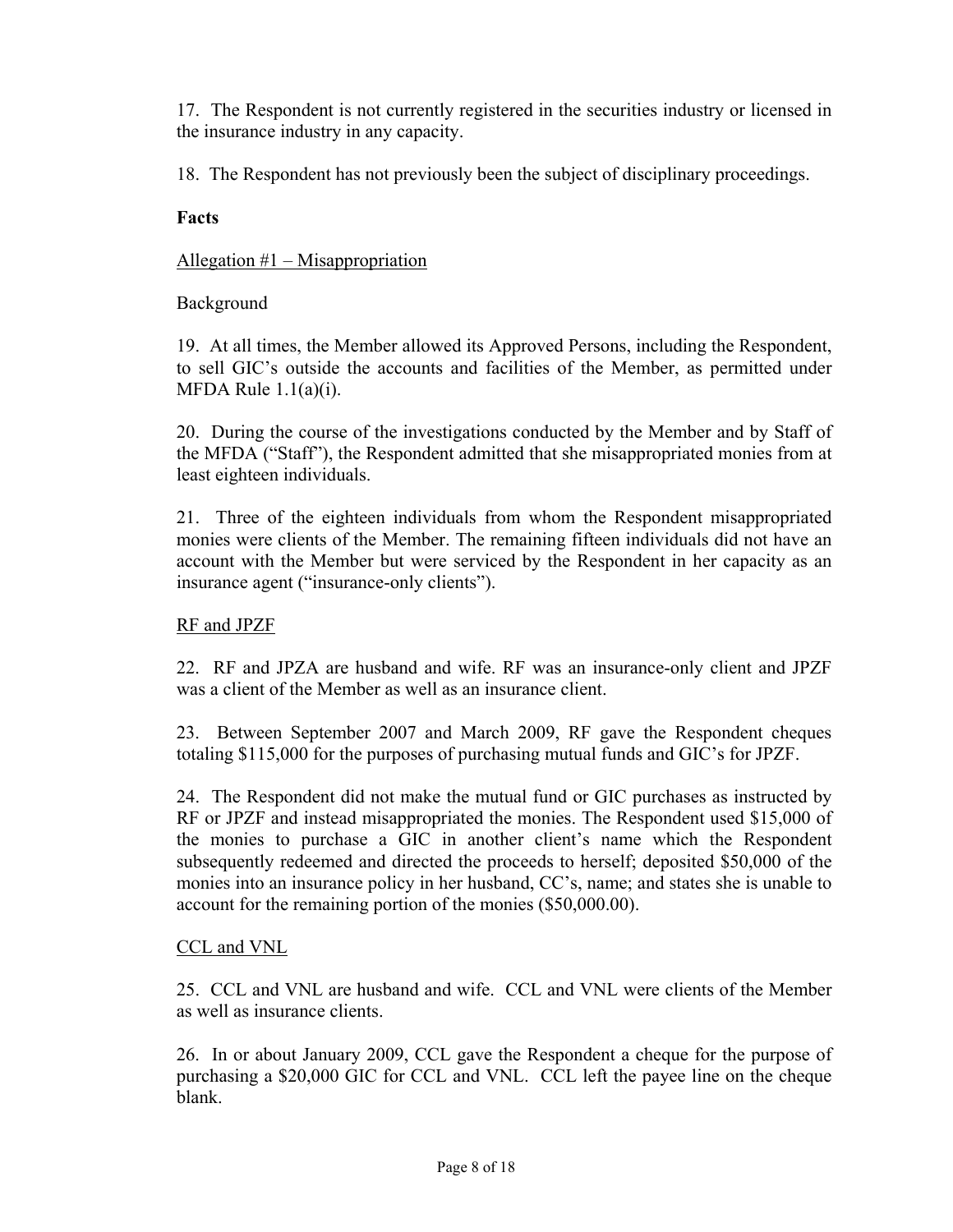27. The Respondent made CCL's cheque payable to herself and deposited it in her personal bank account. The Respondent provided CCL with an altered photocopy of the cheque showing that it had been made payable to "Sun Life Financial Trust".

28. The Respondent did not purchase a GIC for CCL or VNL. Instead, she kept and used the monies for her own benefit, thereby misappropriating the monies.

*Insurance-only clients affected by the Respondent's conduct* 

# HYL

29. Between February and March 2009, HYL gave the Respondent \$15,000 (UDS) and \$20,000 (CAD) in cash for the purposes of purchasing GIC's for HYL.

30. The Respondent did not purchase any GIC's for HYL. Instead, the Respondent kept the monies for her own personal use, thereby misappropriating the monies.

# LUT

31. Between March 2009 and May 2009, LUT gave the Respondent a combination of cash and cheques totaling \$39,200 (UDS) and \$44,808 (CAD), for the purposes of purchasing GIC's and to deposit in Tax Free Savings Accounts ("TSFA's") for LUT and her relatives.

32. In or about March 2009, the Respondent gave LUT \$1,320 (CAD) in cash stating it was the interest earned on a GIC.

33. In fact, the Respondent did not purchase any GIC's or make any deposits in TFSA's as directed by LUT, and as such there was no interest earned on a GIC in LUT's or her relatives' names.

34. Instead, the Respondent used some of the monies to purchase a GIC in her own name, deposited some of the monies in her personal bank account and states she is unable to account for the remaining monies, all of which she misappropriated.

# LXH

35. Between November 2008 and January 2009, LXH gave the Respondent a total of approximately \$26,422 in cash for the purpose of purchasing a GIC for LXH.

36. The Respondent did not purchase a GIC for LXH. Instead, the Respondent kept the monies for her own personal use, thereby misappropriating the monies.

37. In or about April or May 2009, the Respondent persuaded LXH to allow the Respondent to purchase a separate \$50,000 GIC in LXH's name for a period of one month, using monies obtained from another individual. LXH did not understand the transaction but agreed to it.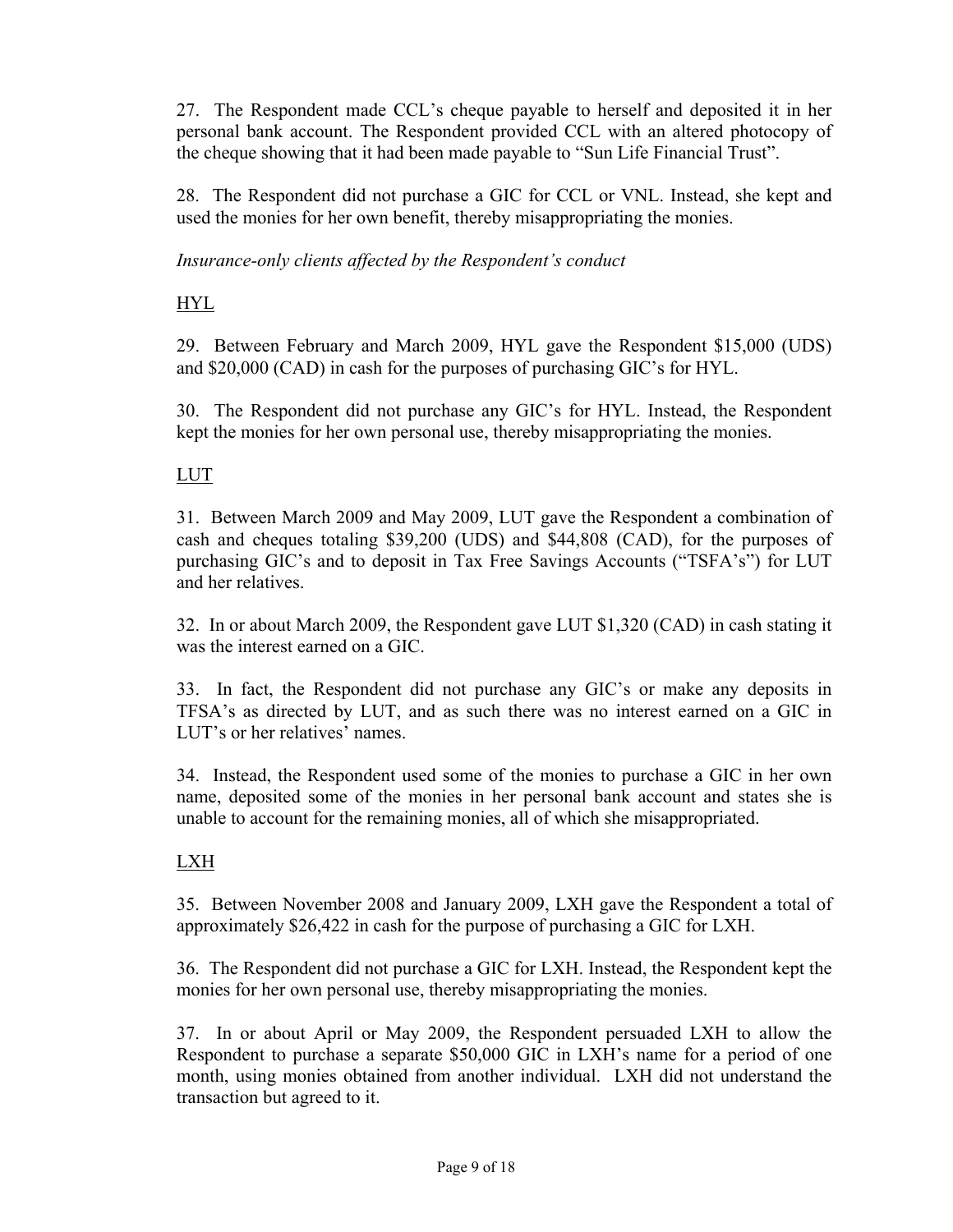38. The Respondent led LXH to believe that the Respondent was carrying out the transaction to assist a friend of the Respondent who as facing bankruptcy, In fact, the monies used by the Respondent to purchase the \$50,000 GIC came from SSLY, another of the Respondent's insurance-only clients from whom the Respondent misappropriated monies.

39. The Respondent intended to redeem the GIC and collect the \$50,000 herself, however, the Respondent's employment was terminated before she could do so.

### YLL

40. YLL is the mother of LXH, described above.

41. In or about September 2008, YLL gave the Respondent bank drafts totaling \$11,000 for the purpose of purchasing a GIC for YLL.

42. After approximately six months, the Respondent gave YLL \$300 in cash, leading YLL to believe that it was interest earned on the GIC. In fact, the Respondent had not purchase a GIC for YLL in September 2008 or thereafter and, as such, no interest had been earned on a GIC in YLL's name.

43. Believe that the Respondent had purchased a GIC for YLL, YLL instructed the Respondent to keep her \$11,000 invested in the GIC when it matured.

44. Instead, the Respondent opened a GIC account for another insurance-only client, LT, with whom the Respondent had a good relationship and believed she could easily manipulate, and deposited the bank drafts she received from YLL into this account with LT's consent.

45. The Respondent led LT to believe that the monies belonged to the Respondent and that she wanted to conceal the monies from her husband, CC. Shortly after depositing the monies into LT's account, the Respondent redeemed the GIC and arranged for redemption proceeds cheques to be sent to LT. The Respondent collected the cheques from LT, deposited them in a joint bank account she held with LT, withdrew the monies and used them for her own benefit, thereby misappropriating the monies.

### SLY

46. Between March and May 2009, SLY gave the Respondent a combination of bank drafts and cheques totaling \$255,000 for the purpose of purchasing GIC's for SLY and her two sons.

47. The Respondent did not purchase the GIC's that SLY had directed. Instead, the Respondent purchased GIC's in her own name and in LT's name, which the Respondent subsequently redeemed. The Respondent then collected and cashed the redemption proceed cheques issued to LT, and used the monies for her own benefit, including purchasing a \$50,000 GIC in LXH's name, thereby misappropriating the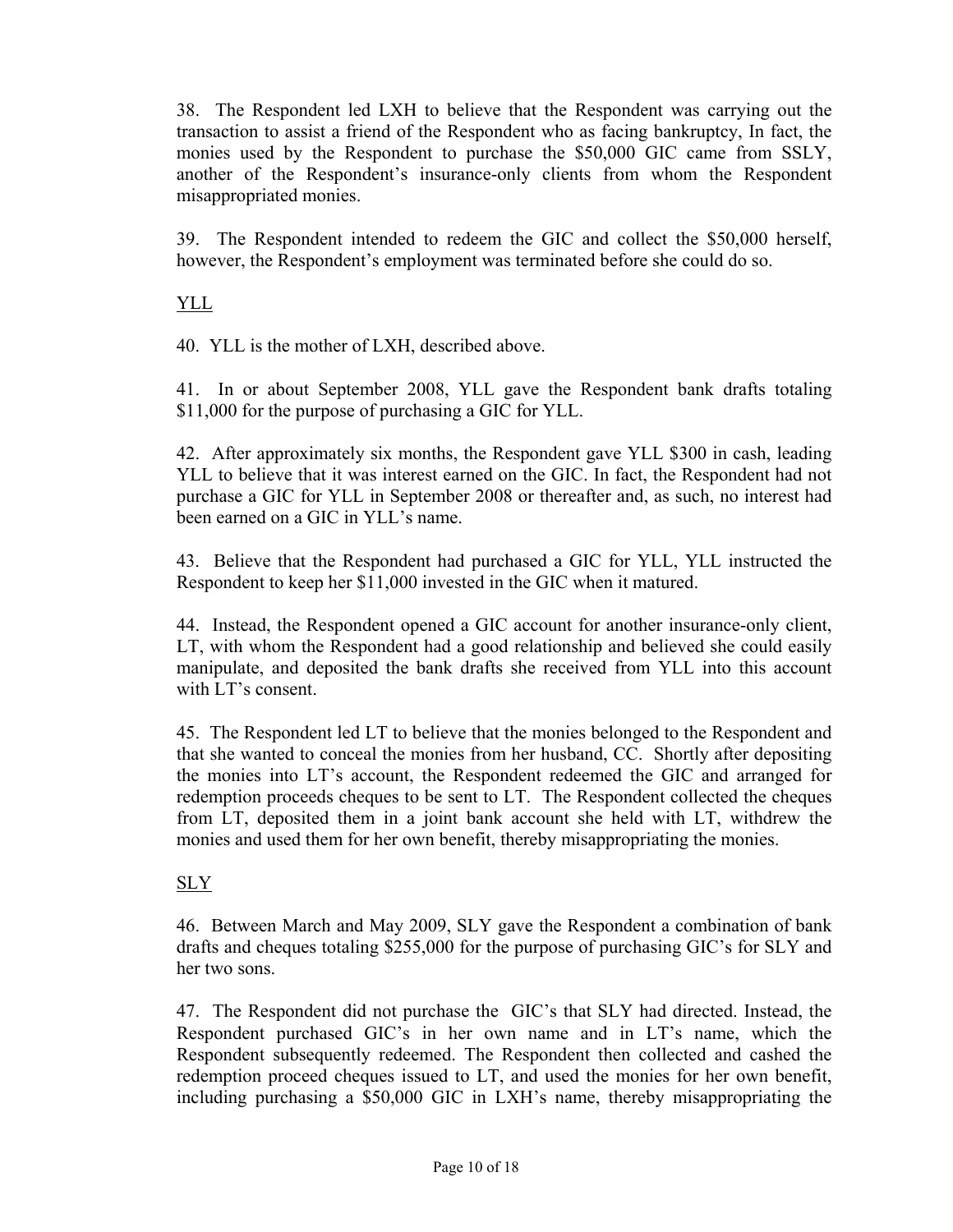monies.

HT

48. IN or about March 2009, HT gave the Respondent a \$56,000 cheque for the purpose of purchasing a GIC for HT.

49. The Respondent did not purchase a GIC for HT. Instead, the Respondent purchased a GIC in the name of LT, which the Respondent later redeemed. The Respondent collected and cashed the redemption proceeds cheques issued to LT and used the monies for her own benefit, thereby misappropriating the monies.

### NL and SWL

50. NL and SWL are husband and wife. Between March 2007 and February 2009, NL gave the Respondent cheques totaling \$28,265 for the purpose of purchasing GIC's for NL and SWL.

51. The Respondent did not purchase any GIC's for NL or SWL. Instead, the Respondent used some of the monies to purchase a GIC in her own or LT's name, which she then redeemed and used the proceeds for her own benefit, and states she is unable to account for the remaining monies, all of which she misappropriated.

### HZC

52. In or about November 2007, HZC gave the Respondent a \$40,000 (UDS) bank draft for the purposes of purchasing mutual funds for HZC.

53. The Respondent did not open an account with the Member and purchase mutual funds for HZC. Instead, the Respondent used the bank draft to purchase mutual funds for her own account, which the Respondent later redeemed and then used the proceeds for her own benefit, thereby misappropriating monies.

### HTC and CSYC

54. HTC and CSYC are husband and wife.

55. The Respondent forged HTC's signature on an Assignment of Policy form dated August 6, 2004, and forged CSYC's signature on an Assignment of Policy form dated July 19, 2004.

56. In both instances, the Respondent listed herself as HTC's and CSYC's daughter on the forms to enable the insurance policies they owned to be transferred to the Respondent. Although HTC and SCYC share the same last name with the Respondent, they are not related to the Respondent.

57. As a result of submitting the Assignment of Policy forms, the two insurance policies were transferred to the Respondent as the beneficial owner of the policies.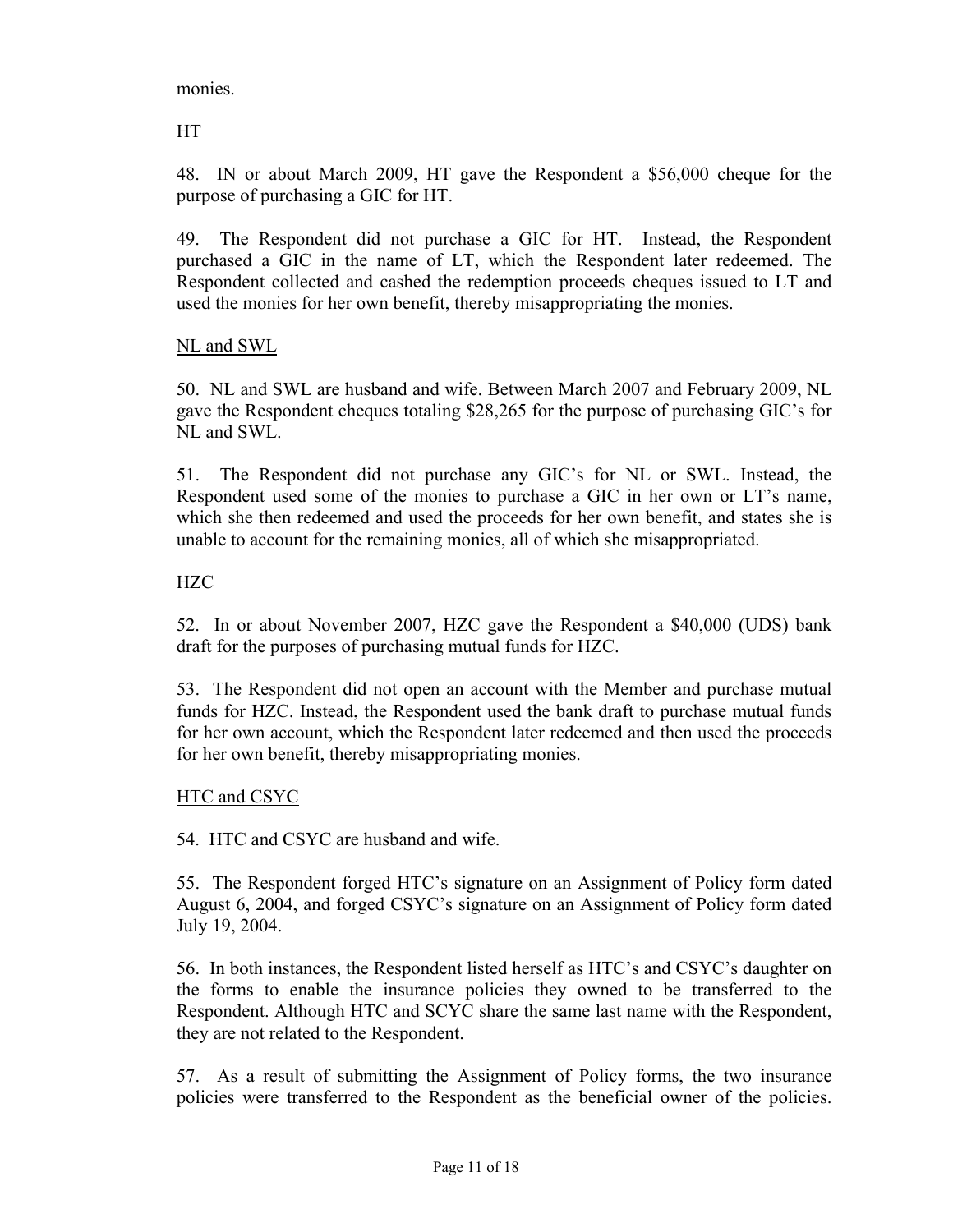Both policies were permanent insurance policies which had accumulated reserves against which the beneficial owner was entitled to borrow or which would be paid to the owner upon the owner surrendering the policy. After the Respondent had arranged to be made the beneficial owner of each policy, the Respondent cancelled the policies and obtained the cash current value of the policies in the total amount of approximately \$25,000. The Respondent used the proceeds for her own benefit, thereby misappropriating the monies.

### CMYL

58. The Respondent forged CMYL's signature on Policy Loan Request Forms dated September 15, 2005 and June 2, 2006 and withdrew a total of \$19,800 from CMYL's insurance policy.

59. The Respondent arranged for the monies to be deposited in the insurance policy of WMWC, another of the Respondent's insurance-only clients, and subsequently misappropriated the monies.

### WMWC and YLC

60. YLC and WMWC were husband and wife. Between September 2004 and May 2009:

(a) The Respondent forged YLC's and WMWC's signatures on Assignment of Policy forms to arrange the transfer of their insurance policies to CC. The Respondent listed CC as the brother-in-law of YLC and the brother of WMWC on these forms. However, despite sharing the same last name, CC is not related to YLC or WMWC.

Once the policies were transferred to CC's name, the Respondent made policy loans against these policies in the approximate sum of \$15,745. The Respondent kept these monies for her own personal use. The Respondent later forged CC's signature to have some of the policies transferred back to YLC and WMWC.

(b) The Respondent arranged for \$19,800 received from CMYL to be deposited in one of WMWC's life insurance policies. The Respondent later arranged for \$19,800 to be withdrawn from WMWC's policy and sent by cheque to WMWC. The Respondent then contacted WMWC and told her that an error had been made and instructed WMWC to issue a cheque for \$19,800 to the Respondent personally for the purposes of returning the funds to Sun Life. The Respondent kept these monies and used them for her own benefit.

(c) The Respondent misappropriated \$97,500 given to her by WMWC. To conceal this misappropriation, at a later date the Respondent arranged for \$97,500 to be issued to WMWC, some or all of which were misappropriated from JPZF. The Respondent states that she cannot recall the full particulars of the monies she misappropriated from WMWC.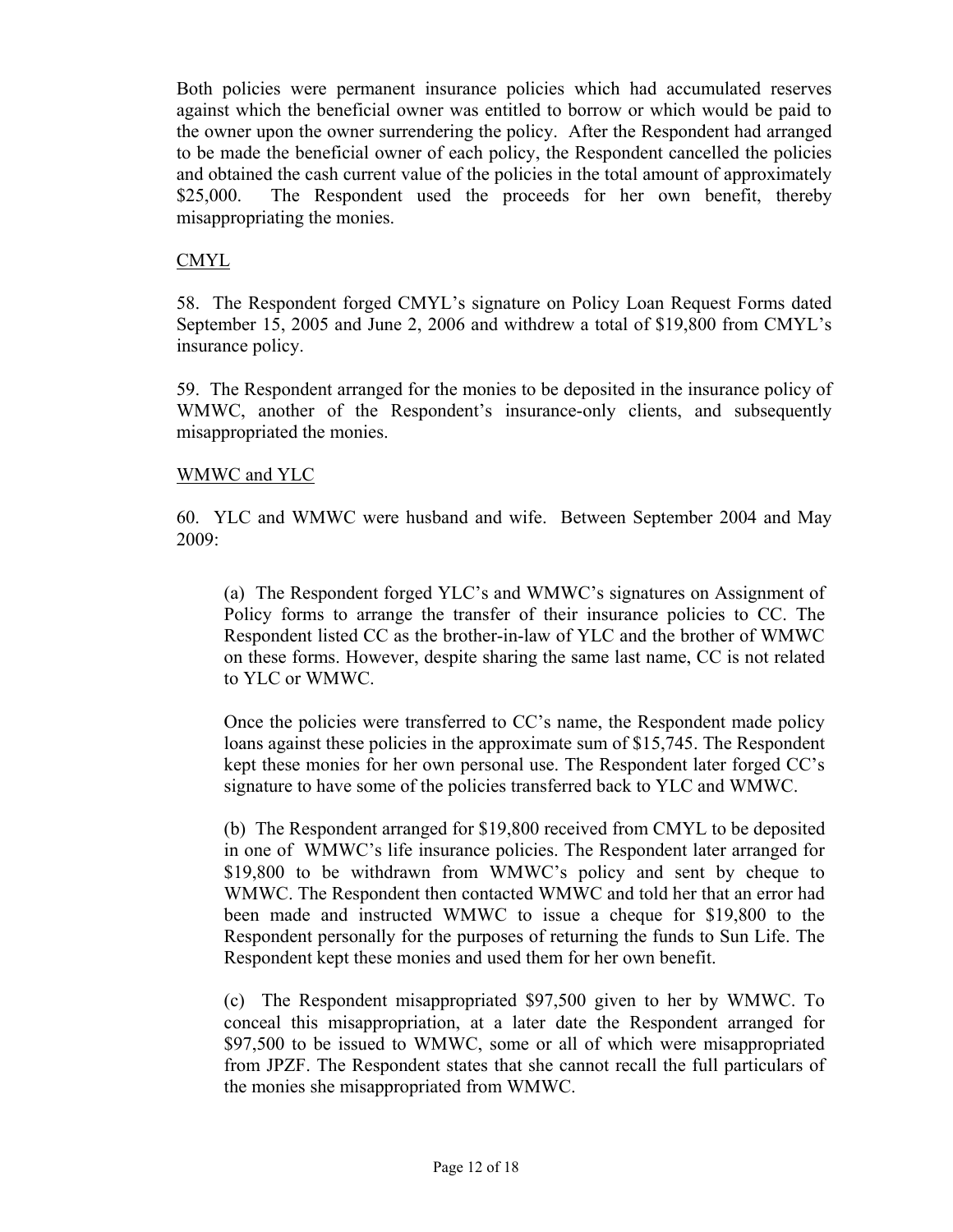61. In total, the Respondent misappropriated approximately \$133,045 from YLC and WMWC.

### Misleading clients, the Member and Sun Life

62. In order to facilitate the misappropriation of the clients' monies, the Respondent induced several of the eighteen clients to entrust their monies with the Respondent by:

(a) Recommending to at least seven of the clients that they invest in shortterm, high interest GIC investment opportunities that Sun Life was offering, and in some instances leading the clients to believe that the purported investments were only available for a limited time;

(b) Discouraging at least three of the clients for purchasing other investment products by leading the clients to believe they were risky or unnecessary and recommending a short-term, high interest GIC investment opportunity instead;

(c) Guaranteeing the principle of an investment for at least one client who was reluctant to provide the Respondent with monies for investment; and

(d) Explaining to at least two clients who were reluctant to provide the Respondent with monies for investment that Sun Life was insured, had a good reputation and would pay back the principle and interest of the investment if a problem arose.

64. The Respondent also forged client signatures and her husband's (CC's) signature on documents concerning five clients, to enable the misappropriation of monies and to conceal the misappropriations from the clients, CC, the Member and Sun Life.

65. The Respondent manipulated certain clients and LT by taking advantage of their trust in the Respondent and exploiting their lack of sophistication and knowledge with respect to investments and insurance.

66. The Respondent relied upon the fact that HTC, CSYC, YLC and WMWC shared a common last name with the Respondent and CC to avoid or reduce the scrutiny of transactions in their accounts or affecting their insurance policies.

#### *Client losses*

67. The Respondent misappropriated the approximate sum of \$754,340 (CAD) and \$94,200 (USD) from at least eighteen clients, as described above.

68. Of the eighteen clients, at least six were senior citizens and therefore were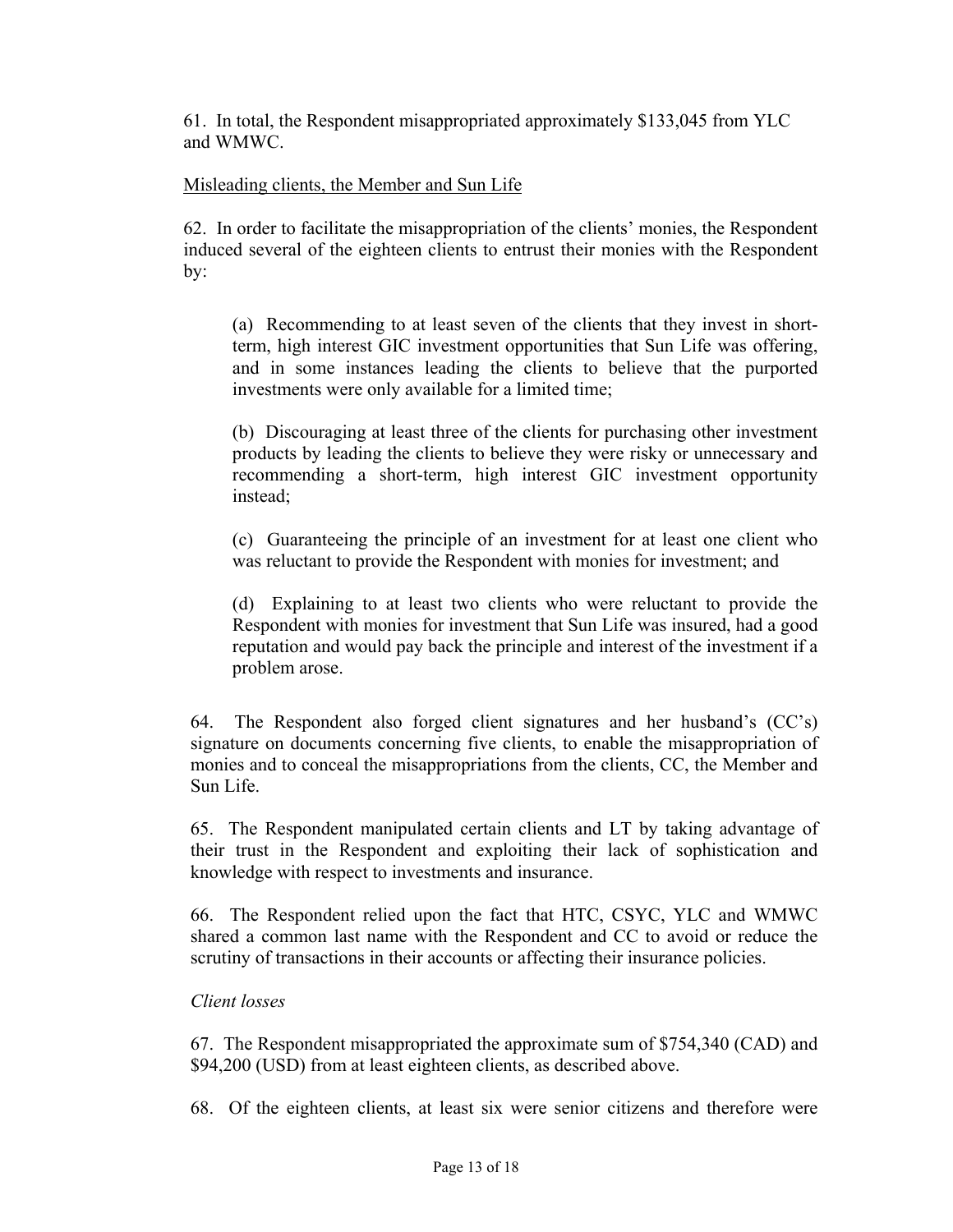vulnerable individuals. For at least two of the senior citizens, the source of their monies was their old age pension and/or widow's allowance.

69. Sun Life Assurance Company of Canada fully compensated all of the clients, with interest.

70. Sun life withheld approximately \$97,759 of commissions payable to the Respondent for the purpose of reimbursing the clients.

71. The Respondent has partially repaid Sun Life for the monies she misappropriated. On May 7, 2009, the Respondent gave Sun Life \$16,511 , and in or about September 2009 the Respondent provided \$95,000 to Sun Life. Other than this and the small sums of cash the Respondent paid to YLL and LUT as "interest", the Respondent has not repaid the clients, the Member or Sun Life.

72. The Respondent states that she is unable to account for most of the misappropriated monies aside from those monies used for general spending, bill payments and rent.

### **Misconduct Admitted**

73. By engaging in the conduct described above, the Respondent admits that between January 2004 and May 2009, she misappropriated approximately \$754,340 (CAD) and \$94,200 (UDS) from at least eighteen individuals, three of whom were clients of the Member, thereby failing to deal fairly, honestly and in good faith with the clients and engaging in conduct unbecoming an Approved Personal, contrary to MFDA Rule 2.1.1.

# **V. EXECUTION OF AGREED STATEMENT OF FACTS**

74. This Agreed Statement of Facts may be signed in one or more counterparts which together shall constitute a binding agreement.

75. A facsimile copy of any signature shall be effective as an original signature.

 $\mathcal{L}_\text{max}$ 

 $\mathcal{L}_\text{max}$  , where  $\mathcal{L}_\text{max}$  and  $\mathcal{L}_\text{max}$ 

DATED THIS  $31<sup>st</sup>$  day of May, 2013.

Dorothy Siu Wah Chan

Staff of the MFDA Per: Shaun Devlin Senior Vice-President, Member Regulation – Enforcement

*\*\*Please note: footnotes not included in this quote\*\**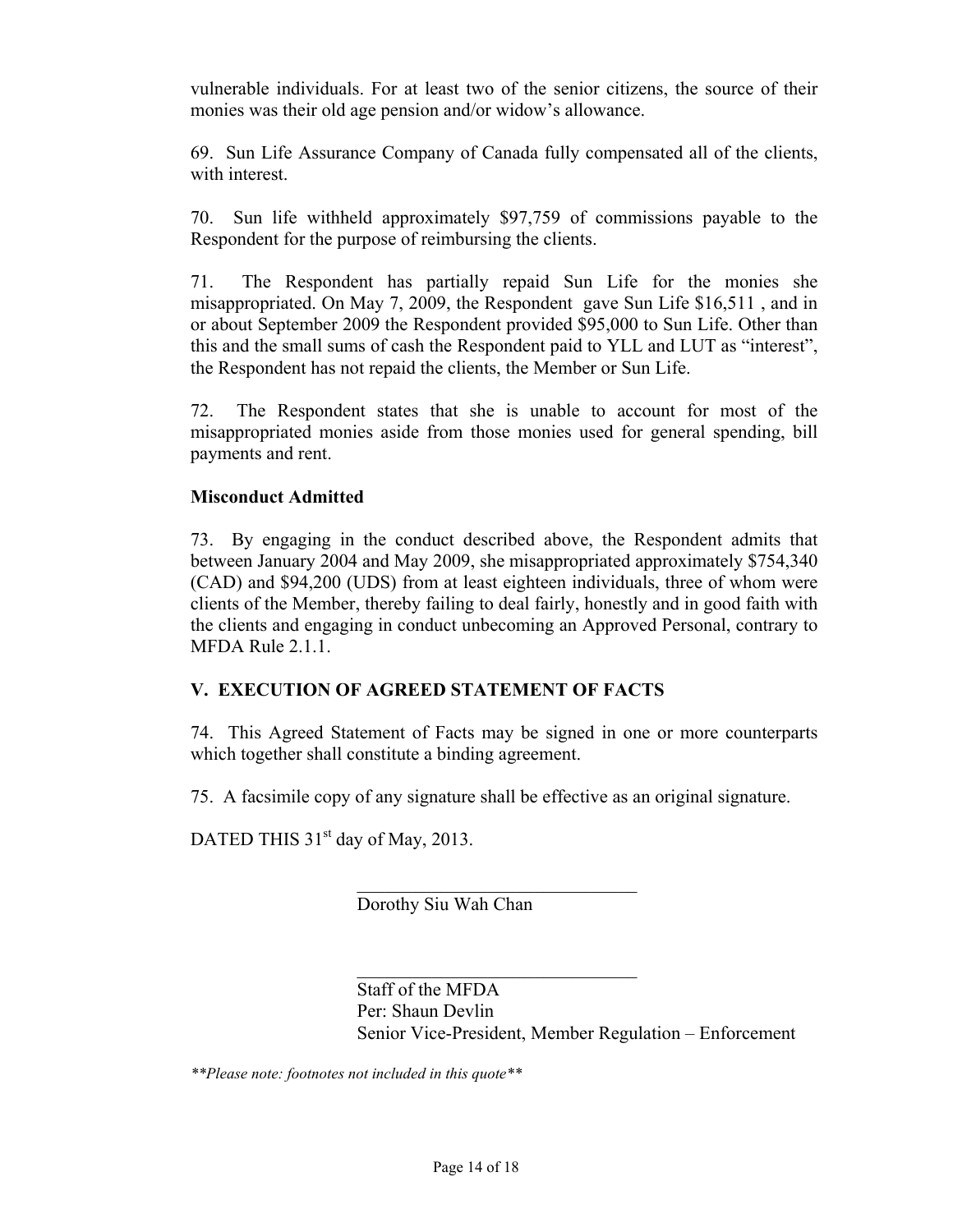### <span id="page-14-0"></span>**E. AGREED CONTRAVENTION OF MFDA RULE 2.1.1**

### 13. Paragraph 73 of the Agreed Statement of Facts is as follows:

By engaging in the conduct described above, the Respondent admits that between January 2004 and May 2009, she misappropriated approximately \$754,340 (CAD) and \$94.200 (USD) from at least eighteen individuals, three of whom were clients of the Member, thereby failing to deal fairly, honestly and in good faith with the clients and engaging in conduct unbecoming an Approved Person, contrary to MFDA Rule 2.1.1.

### **F. PENALTY**

14. On September 10, 2013, the Panel found that the facts, as agreed to by the Respondent, support the alleged contravention of MFDA Rule 2.1.1.

15. Also, on September 10, 2013, the Panel approved the following penalty against the Respondent:

(1) A permanent prohibition from conducting securities – related business while in the employ of, or associated with, any MFDA Member, pursuant to Section 24.1.1(e) of MFDA By-law No. 1:

(2) A fine in the amount of \$650,000.00 pursuant to Section 24.1.1(b) of MFDA Bylaw No. 1.

16. In approving the proposed penalty, the Panel recognized that the primary purpose of the MFDA is to enhance investor protection and strengthen public confidence in the Canadian Mutual Fund Industry by ensuring high standards of conduct by Members and Approved Persons.

17. The panel considered the following factors (as set out in the MFDA's Penalty Guidelines) in approving the appropriateness of the proposed penalty:

- The seriousness of the allegations proved against the Respondent;
- The Respondent's past conduct, including prior sanctions;
- The Respondent's experience and level of activity in the capital markets;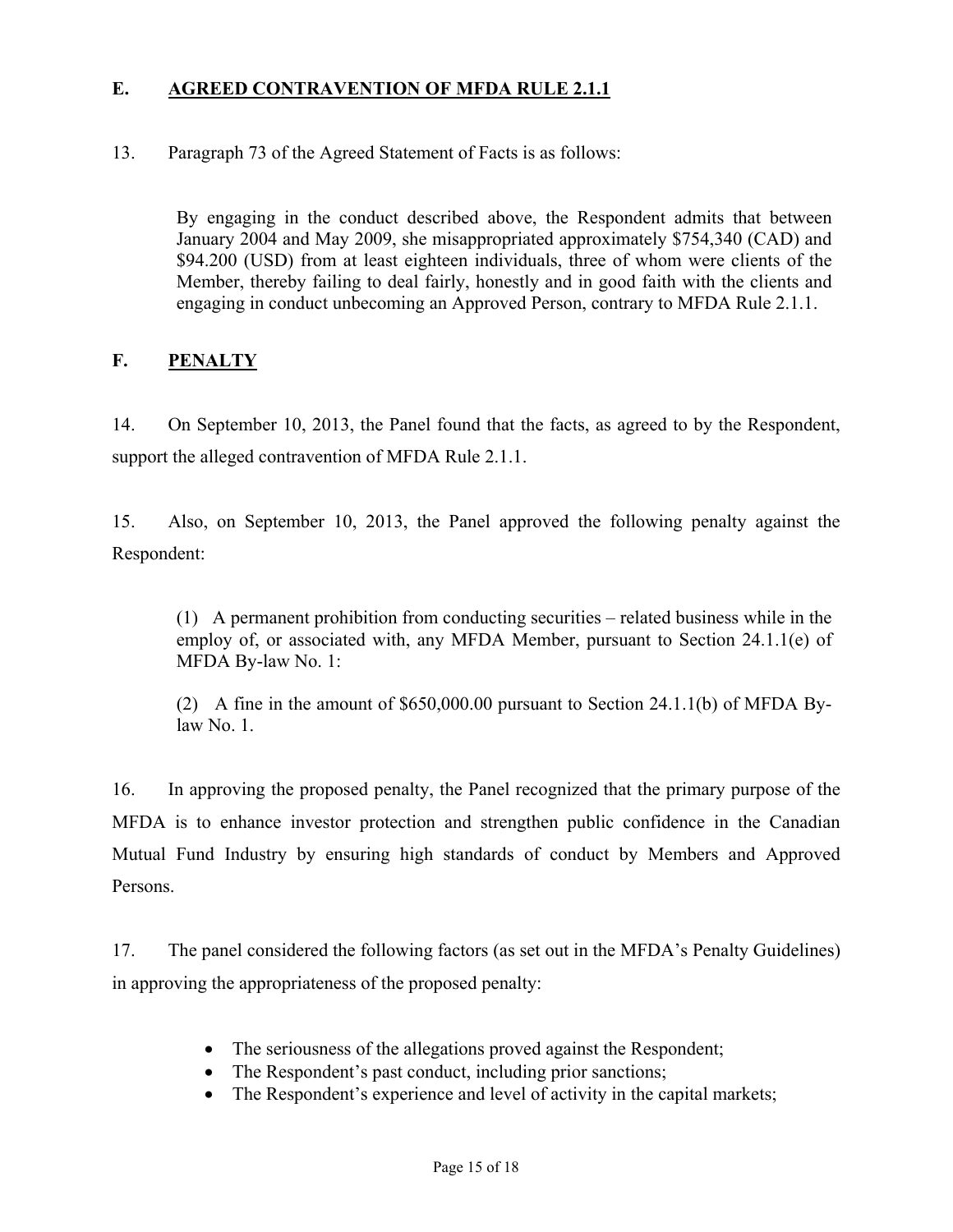- Whether the Respondent recognizes the seriousness of the improper activity;
- The harm suffered by investors as a result of the Respondent's activities;
- The Risk to investors and the capital markets in the jurisdiction, were the respondent continue to operate in capital markets in the jurisdiction;
- The damage caused to the integrity of the capital markets in the jurisdiction by the Respondent's improper activities;
- The need to deter not only those involved in the case being considered, but also any others who participate in the capital markets, from engaging in similar improper activity;
- The need to alert others to the consequences of inappropriate activities to those who are permitted to participate in the capital markets; and
- Previous decisions made in similar circumstances.
- 18. With reference to the above guidelines, the Panel makes the following observations:

(a) As to the seriousness of the allegation, the Panel agrees with the submission of Enforcement Counsel at p. 25, ll. 24 and 25 and p. 26, ll.  $1 - 13$  where she states:

"I submit that the admissions in this proceeding constitute a serious regulatory violation. The respondent used her status as an approved person and also as an insurance agent to abuse the trust of her clients continuously over a five-year period and misappropriate a significant amount of client funds from them. She first induced clients to entrust their monies with her. She then misappropriated their funds. Then she engaged in a number of tactics to conceal that she's misappropriated funds and to sustain the misappropriation of funds. I submit that her actions were planned and deliberate, and I'll leave it at that, that her actions were planned and deliberate."

(b) The Respondent has no history of past violations of the MFDA regulatory system.

(c) Although all eighteen victims of the Respondent's activities were compensated for their losses, with interest, it is submitted that for approximately one year they would have endured the uncertainties of recovering their losses while Sun Life Financial Investment Services (Canada) Inc., ("Sun Life") investigated their Agent's activities.

(d) The Panel was satisfied that the penalty will meet the requirement for deterrence to those in the investment industry who may have a propensity to violate MFDA Rule 2.1.1.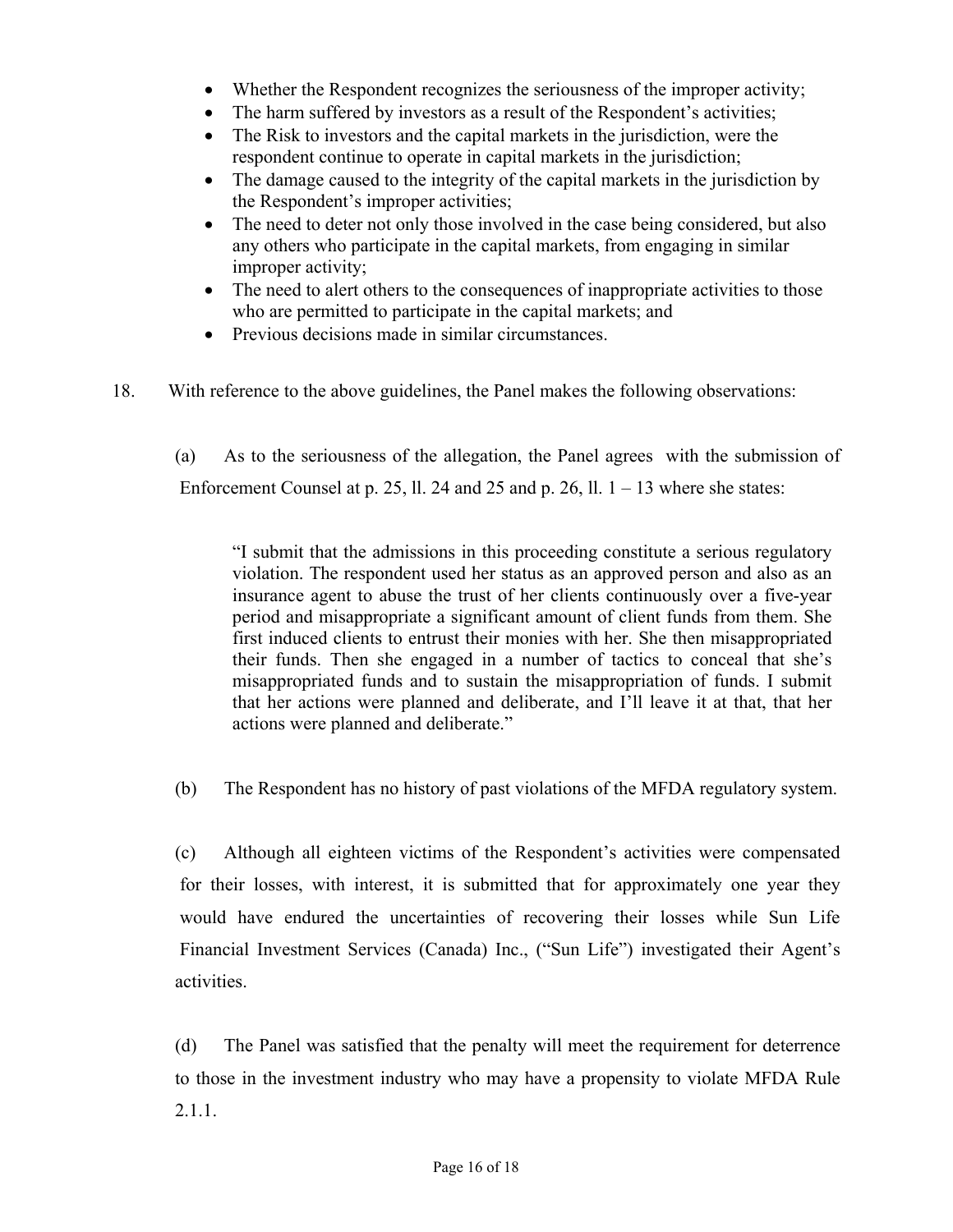<span id="page-16-0"></span>19. Also, in approving the penalty, the following factors are of particular significance to the Panel:

- The Respondent's admissions of the allegations and the facts which supported the allegation
- The Respondent's co-operation with the MFDA Staff in conducting their investigation;
- By admitting the allegation, costs necessarily involved in a full hearing on the merits were avoided;
- The \$754,340 (CAD) and \$94,200 (USD), which the Respondent admittedly misappropriated from eighteen clients of the Member, Sun Life, the Respondent has paid to Sun Life \$211,000.00 leaving a balance owing to Sun Life of \$593,000 (CAD) and \$94,2000 (USD);
- Of the monies which the Respondent misappropriated, the Respondent has accounted for \$185,000.00 which she used for a variety of reasons, i.e. to pay her mother (\$20,000.00); to pay her high school alumni association (\$20,000.00); to pay her husband's credit card balances (\$30,000.00); to pay her own credit card balances (\$20,000.00); to pay a loan of (\$10,000.00) from a friend; and to pay for a family trip to Hong Kong (\$5,000.00).

20. It is, however, very clear to the Panel that the Respondent used her position with Sun Life to gain the trust of clients, exploit their lack of sophistication and knowledge of investments and insurance, obtain information as to their finances and then devise a variety of schemes to misappropriate their monies for her own benefit.

21. As paragraph 68 of the Agreement Statement of Facts states:

Of the eighteen clients, at least six were senior citizens and therefore were vulnerable individuals. For at least two of the senior citizens, the source of their monies was their old age pension and/or widow's allowance.

# **G. COSTS**